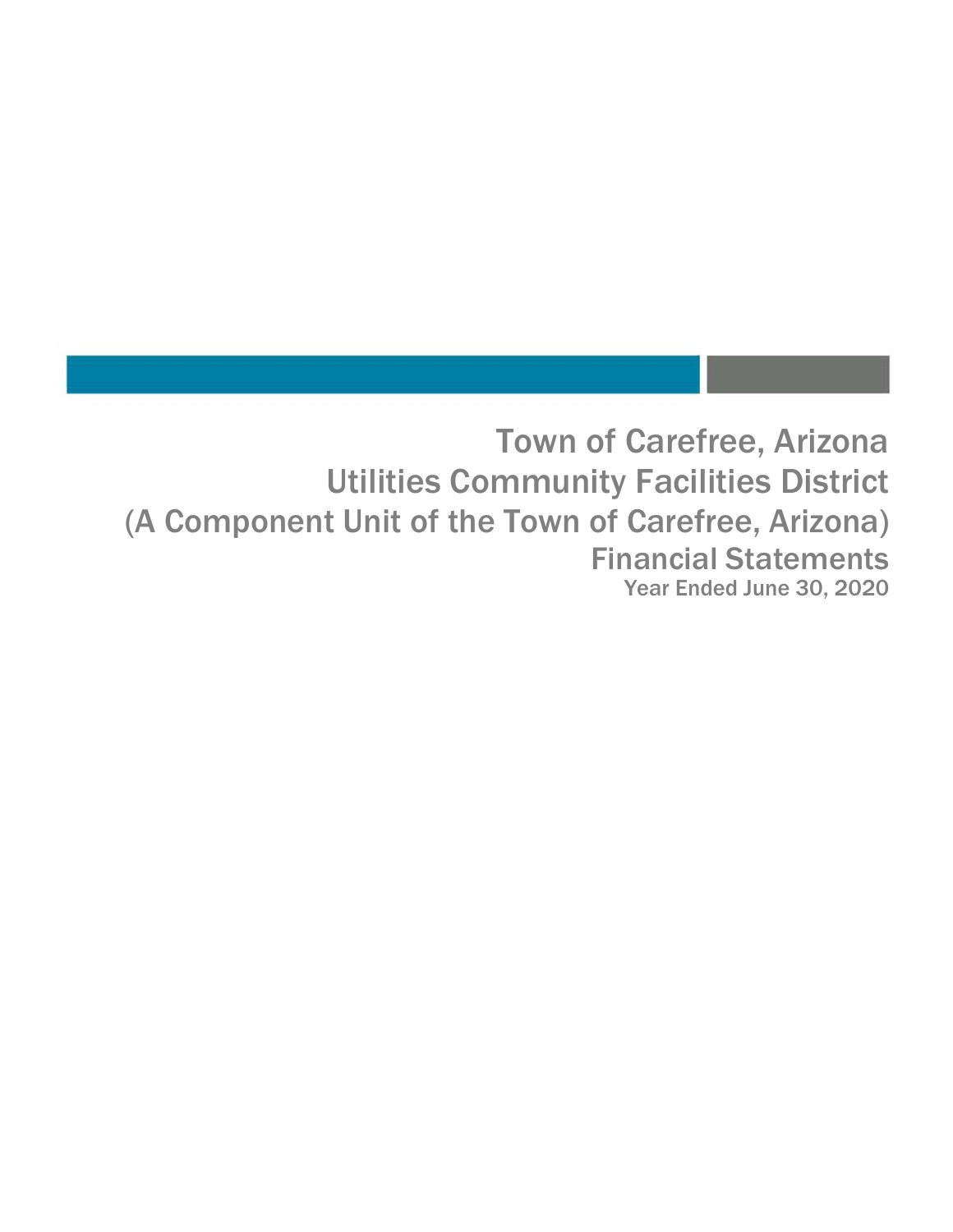# Town of Carefree, Arizona Utilities Community Facilities District

Financial Statements Years Ended June 30, 2020 and 2019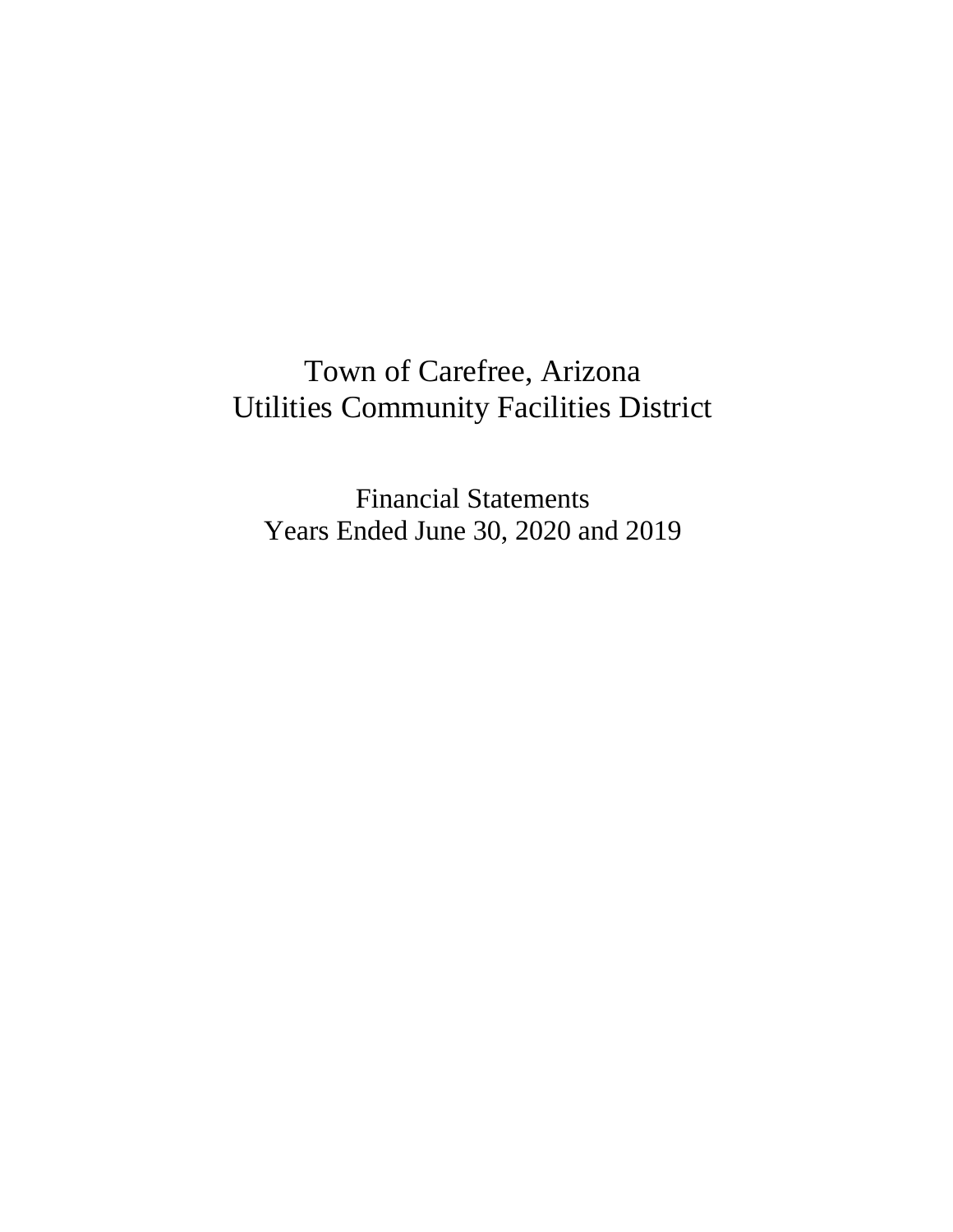# **TOWN OF CAREFREE, ARIZONA UTILITIES COMMUNITY FACILITIES DISTRICT**

# **TABLE OF CONTENTS**

| <b>BASIC FINANCIAL STATEMENTS:</b><br><b>Statement of Net Position</b><br>Statement of Revenues, Expenses and Changes in Net Position<br><b>Statement of Cash Flows</b><br>Notes to Financial Statements<br>REPORT ON INTERNAL CONTROL AND ON COMPLIANCE<br>Report on Internal Control Over Financial Reporting and on Compliance and<br>Other Matters Based on an Audit of Financial Statements Performed in<br>Accordance with Government Auditing Standards | <b>INDEPENDENT AUDITOR'S REPORT</b> |    |
|----------------------------------------------------------------------------------------------------------------------------------------------------------------------------------------------------------------------------------------------------------------------------------------------------------------------------------------------------------------------------------------------------------------------------------------------------------------|-------------------------------------|----|
|                                                                                                                                                                                                                                                                                                                                                                                                                                                                |                                     |    |
|                                                                                                                                                                                                                                                                                                                                                                                                                                                                |                                     | 3  |
|                                                                                                                                                                                                                                                                                                                                                                                                                                                                |                                     | 4  |
|                                                                                                                                                                                                                                                                                                                                                                                                                                                                |                                     | 5  |
|                                                                                                                                                                                                                                                                                                                                                                                                                                                                |                                     | 6  |
|                                                                                                                                                                                                                                                                                                                                                                                                                                                                |                                     |    |
|                                                                                                                                                                                                                                                                                                                                                                                                                                                                |                                     | 15 |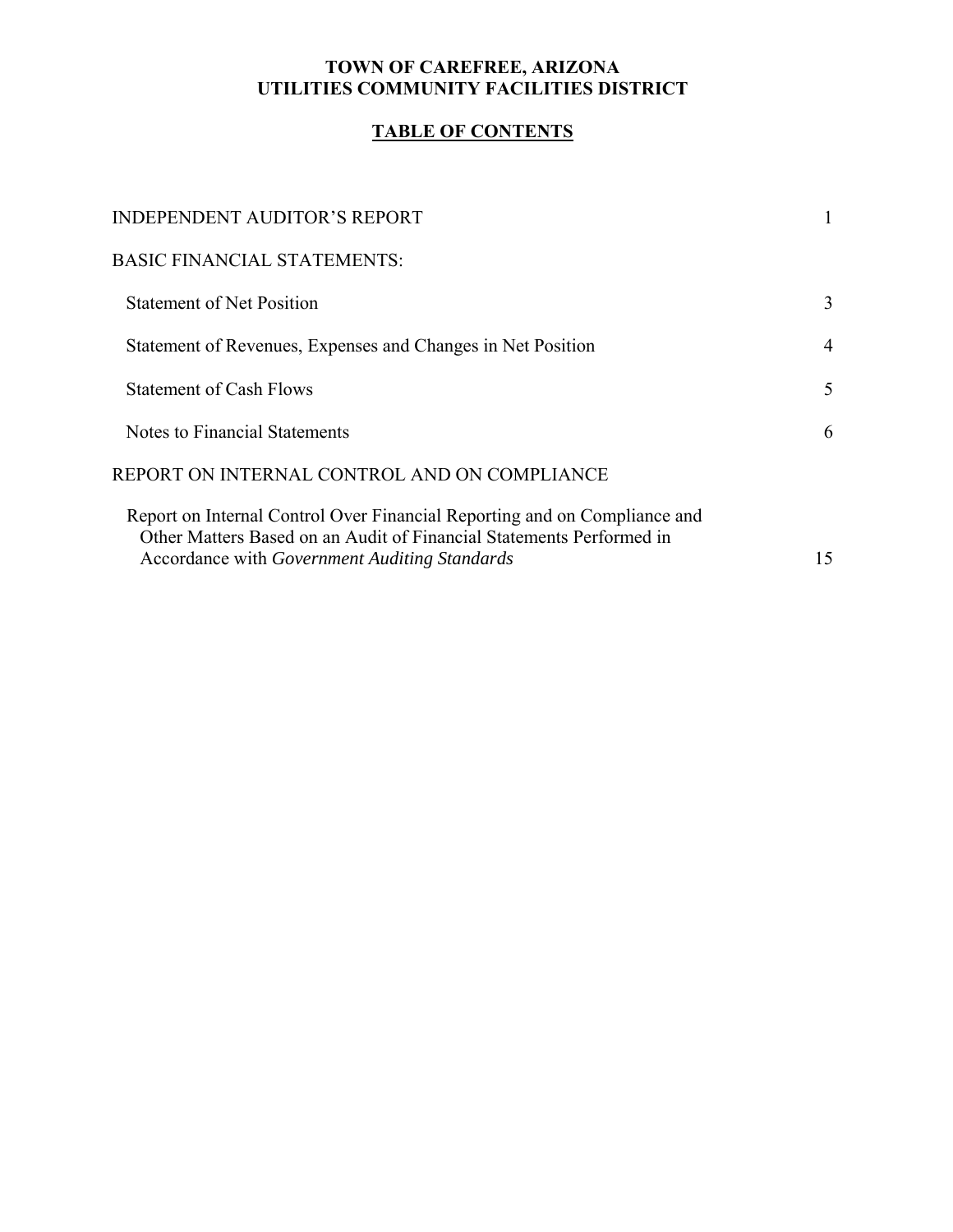



# **INDEPENDENT AUDITOR'S REPORT**

Board of Directors Town of Carefree, Arizona Utilities Community Facilities District

#### **Report on the Financial Statements**

We have audited the accompanying financial statements of the Town of Carefree, Arizona Utilities Community Facilities District, (District), a component unit of the Town of Carefree, Arizona, as of and for the year ended June 30, 2020 and the related notes to the financial statements, which collectively comprise the District's basic financial statements as listed in the table of contents.

#### *Management's Responsibility for the Financial Statements*

Management is responsible for the preparation and fair presentation of these financial statements in accordance with accounting principles generally accepted in the United States of America; this includes the design, implementation, and maintenance of internal control relevant to the preparation and fair presentation of financial statements that are free from material misstatement, whether due to fraud or error.

#### *Auditor's Responsibility*

Our responsibility is to express an opinion on these financial statements based on our audit. We conducted our audit in accordance with auditing standards generally accepted in the United States of America and the standards applicable to financial audits contained in *Government Auditing Standards,* issued by the Comptroller General of the United States. Those standards require that we plan and perform the audit to obtain reasonable assurance about whether the financial statements are free from material misstatement.

An audit involves performing procedures to obtain audit evidence about the amounts and disclosures in the financial statements. The procedures selected depend on the auditor's judgment, including the assessment of the risks of material misstatement of the financial statements, whether due to fraud or error. In making those risk assessments, the auditor considers internal control relevant to the entity's preparation and fair presentation of the financial statements in order to design audit procedures that are appropriate in the circumstances, but not for the purpose of expressing an opinion on the effectiveness of the entity's internal control. Accordingly, we express no such opinion. An audit also includes evaluating the appropriateness of accounting policies used and the reasonableness of significant accounting estimates made by management, as well as evaluating the overall presentation of the financial statements.

We believe that the audit evidence we have obtained is sufficient and appropriate to provide a basis for our audit opinion.

#### *Opinion*

In our opinion, the financial statements referred to above present fairly, in all material respects, the financial position of Town of Carefree, Arizona Utilities Community Facilities District, as of June 30, 2020, and the changes in financial position and cash flows thereof for the year then ended in accordance with accounting principles generally accepted in the United States of America.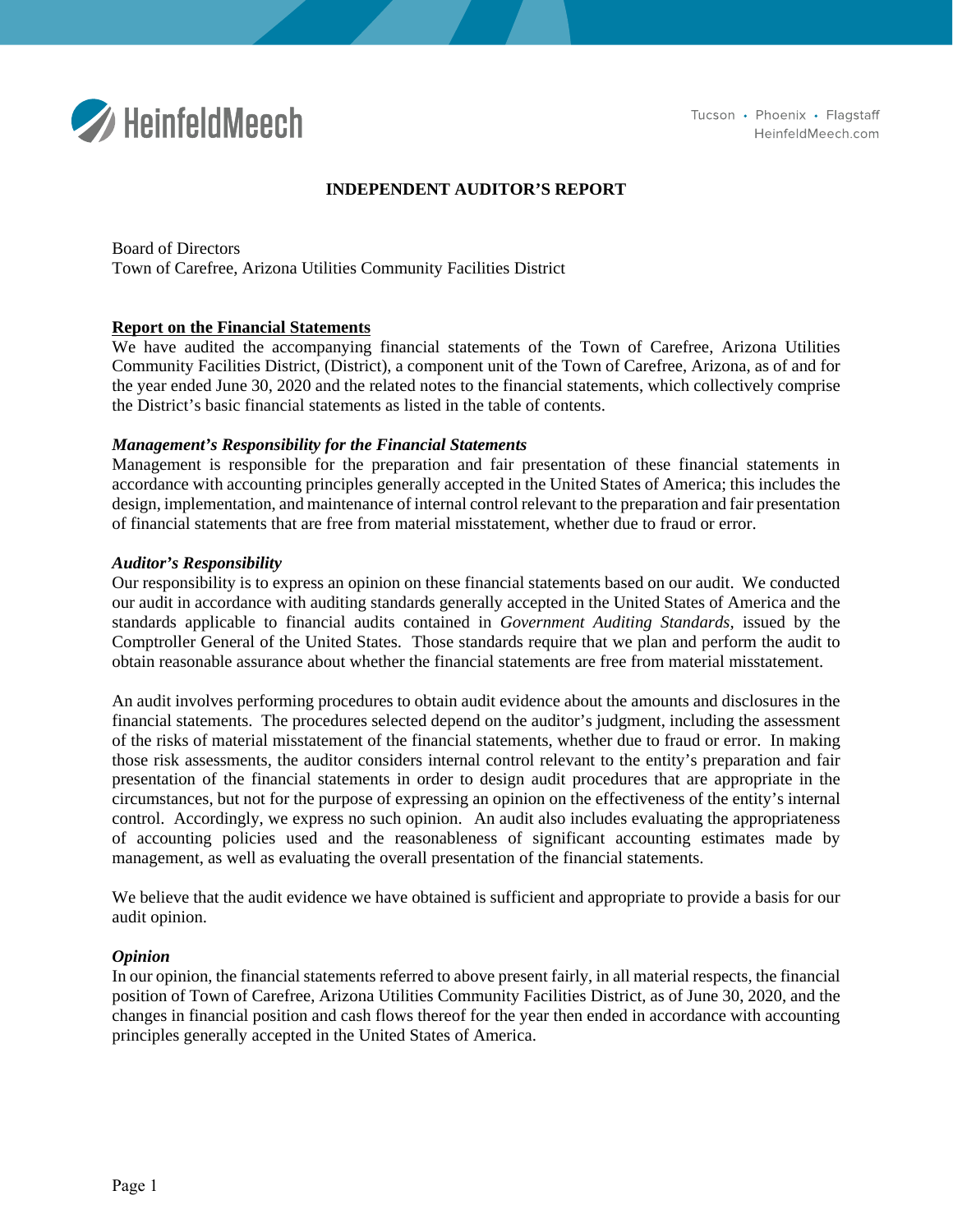#### *Other Matters*

#### *Required Supplementary Information*

Accounting principles generally accepted in the United States of America require that the Management's Discussion and Analysis be presented to supplement the basic financial statements. Such information, although not a part of the basic financial statements, is required by the Governmental Accounting Standards Board, who considers it to be an essential part of financial reporting for placing the basic financial statements in an appropriate operational, economic, or historical context. Management has omitted the Management's Discussion and Analysis that accounting principles generally accepted in the United States of America require to be presented to supplement the basic financial statements. Our opinion on the basic financial statements is not affected by this missing information.

#### *Report on Summarized Comparative Information*

The financial statements as of and for the year ended June 30, 2019 were audited by other auditors whose report dated September 9, 2019 expressed an unmodified opinion on those statements. In our opinion, the summarized comparative information presented herein as of and for the year ended June 30, 2019, is consistent, in all material respects, with the audited financial statements from which it has been derived.

#### **Other Reporting Required by** *Government Auditing Standards*

In accordance with *Government Auditing Standards*, we have also issued our report dated November 23, 2020, on our consideration of Town of Carefree, Arizona Utilities Community Facilities District's internal control over financial reporting and on our tests of its compliance with certain provisions of laws, regulations, contracts, and grant agreements and other matters. The purpose of that report is solely to describe the scope of our testing of internal control over financial reporting and compliance and the results of that testing, and not to provide an opinion on the effectiveness of the Town of Carefree, Arizona Utilities Community Facilities District's internal control over financial reporting or on compliance. That report is an integral part of an audit performed in accordance with *Government Auditing Standards* in considering Town of Carefree, Arizona Utilities Community Facilities District's internal control over financial reporting and compliance.

Heinfield Meech & Co. PC

Heinfeld, Meech & Co., P.C. Phoenix, Arizona November 23, 2020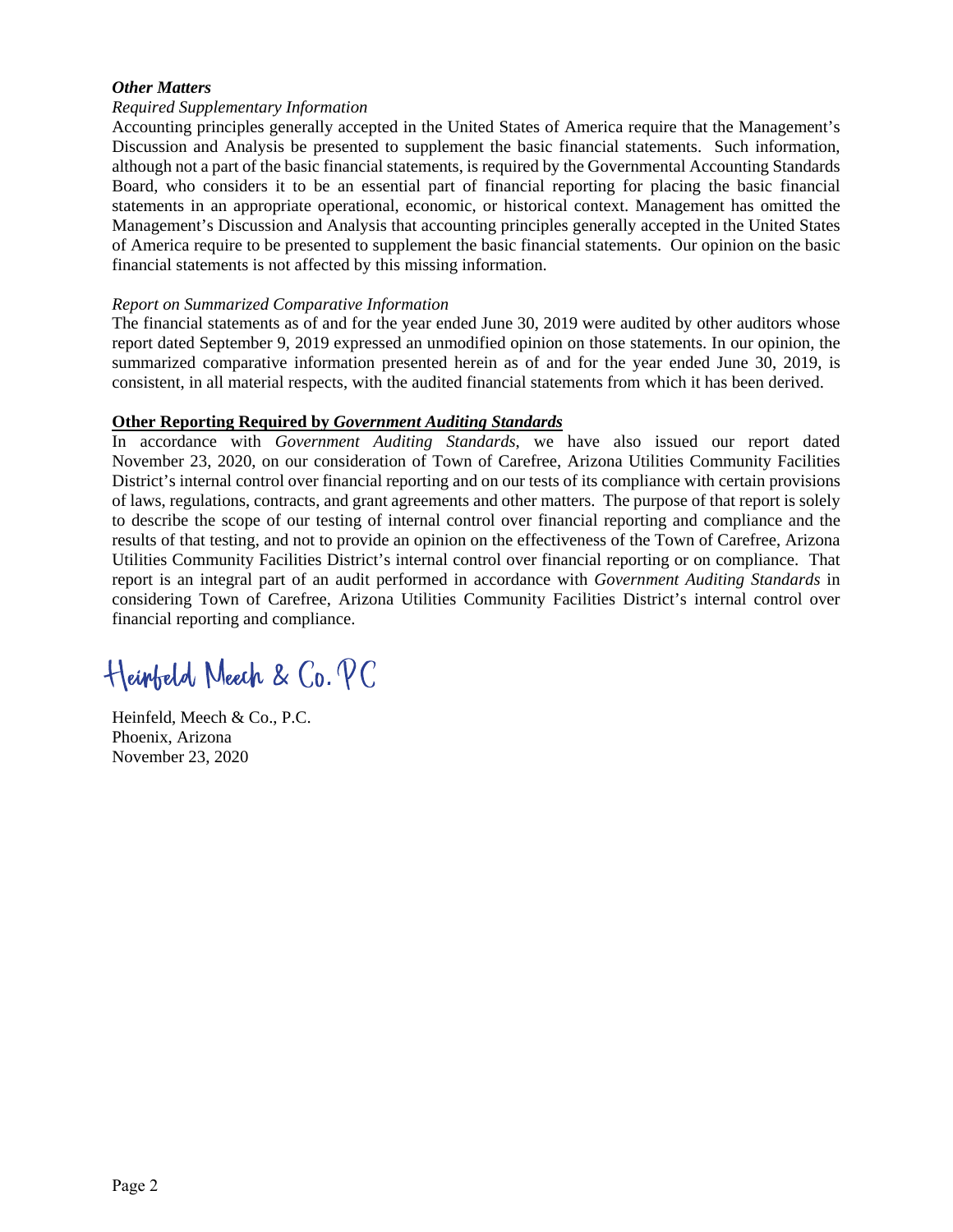# **TOWN OF CAREFREE, ARIZONA UTILITIES COMMUNITY FACILITIES DISTRICT STATEMENT OF NET POSITION JUNE 30, 2020 (WITH COMPARATIVE TOTALS FOR JUNE 30, 2019)**

|                                       | 2020            | 2019            |  |  |
|---------------------------------------|-----------------|-----------------|--|--|
| <b>ASSETS</b>                         |                 |                 |  |  |
| Current assets:                       |                 |                 |  |  |
| Cash and investments                  | \$<br>2,081,281 | \$<br>1,921,754 |  |  |
| Cash and investments - restricted     | 21,395          | 21,095          |  |  |
| Accounts receivable                   | 307,049         | 262,938         |  |  |
| Inventory                             | 182,798         | 152,306         |  |  |
| Prepaid items                         | 60,247          | 53,934          |  |  |
| Total current assets                  | 2,652,770       | 2,412,027       |  |  |
| Noncurrent assets:                    |                 |                 |  |  |
| Capital assets, non-depreciable       | 1,084,563       | 1,006,076       |  |  |
| Capital assets, depreciable (net)     | 4,219,724       | 4,551,694       |  |  |
| Intangible assets (net)               | 123,438         | 132,581         |  |  |
| Total noncurrent assets               | 5,427,725       | 5,690,351       |  |  |
| <b>Total assets</b>                   | 8,080,495       | 8,102,378       |  |  |
| <b>LIABILITIES</b>                    |                 |                 |  |  |
| Current liabilities:                  |                 |                 |  |  |
| Accounts payable                      | 66,553          | 76,860          |  |  |
| Accrued payroll and employee benefits | 12,901          | 2,181           |  |  |
| Advances from other funds             | 414,340         | 414,340         |  |  |
| Due to other governments              | 24,558          | 21,265          |  |  |
| Other current liabilities             | 10,840          |                 |  |  |
| Customer deposits                     | 21,195          | 21,295          |  |  |
| Compensated absences payable          | 36,422          | 33,460          |  |  |
| Capital leases payable                | 192,121         | 185,057         |  |  |
| Total current liabilities             | 778,930         | <u>754,458</u>  |  |  |
| Noncurrent liabilities:               |                 |                 |  |  |
| Advances from other funds             | 1,974,333       | 2,388,673       |  |  |
| Capital leases payable                | 1,298,415       | 1,490,536       |  |  |
| Total noncurrent liabilities          | 3,272,748       | 3,879,209       |  |  |
| <b>Total liabilities</b>              | 4,051,678       | 4,633,667       |  |  |
| <b>NET POSITION</b>                   |                 |                 |  |  |
| Net investment in capital assets      | 1,425,067       | 1,079,164       |  |  |
| Unrestricted                          | 2,603,750       | 2,389,547       |  |  |
| <b>Total net position</b>             | \$<br>4,028,817 | \$<br>3,468,711 |  |  |

**The notes to the basic financial statements are an integral part of this statement.**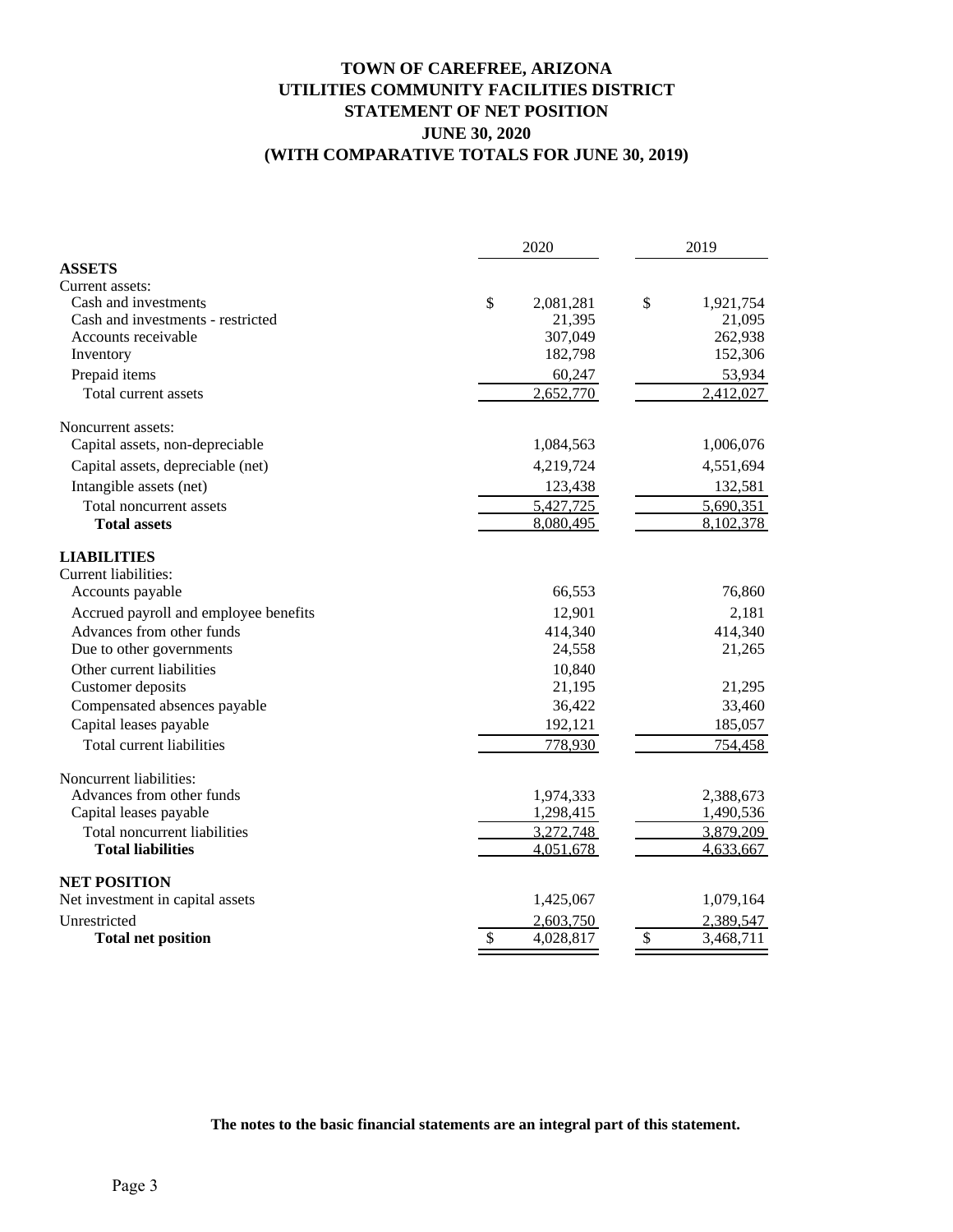# **TOWN OF CAREFREE, ARIZONA UTILITIES COMMUNITY FACILITIES DISTRICT STATEMENT OF REVENUES, EXPENSES AND CHANGES IN NET POSITION FOR THE YEAR ENDED JUNE 30, 2020 (WITH COMPARATIVE TOTALS FOR THE YEAR ENDED JUNE 30, 2019)**

|                                        | 2020            | 2019            |
|----------------------------------------|-----------------|-----------------|
| <b>Operating revenues:</b>             |                 |                 |
| Charges for services                   | \$<br>2,927,403 | \$<br>2,696,582 |
| Other                                  | 47,983          | 26,941          |
| <b>Total operating revenues</b>        | 2,975,386       | 2,723,523       |
| <b>Operating expenses:</b>             |                 |                 |
| Cost of sales and services             | 885,941         | 869,246         |
| <b>Salaries</b>                        | 418,537         | 388,936         |
| Employee benefits                      | 183,474         | 170,868         |
| Services, supplies and other           | 358,841         | 438,934         |
| Depreciation and amortization          | 517,144         | 507,989         |
| <b>Total operating expenses</b>        | 2,363,937       | 2,375,973       |
| <b>Operating income (loss)</b>         | 611,449         | 347,550         |
| Nonoperating revenues (expenses):      |                 |                 |
| Investment income                      | 5,861           | 5,766           |
| Gain on sale of equipment              | 2,721           |                 |
| Interest expense and fiscal charges    | (59, 925)       | (66, 567)       |
| Total nonoperating revenues (expenses) | (51, 343)       | (60, 801)       |
| <b>Changes in net position</b>         | 560,106         | 286,749         |
| Total net position, beginning of year  | 3,468,711       | 3,181,962       |
| Total net position, end of year        | 4,028,817<br>\$ | \$<br>3,468,711 |

**The notes to the basic financial statements are an integral part of this statement.**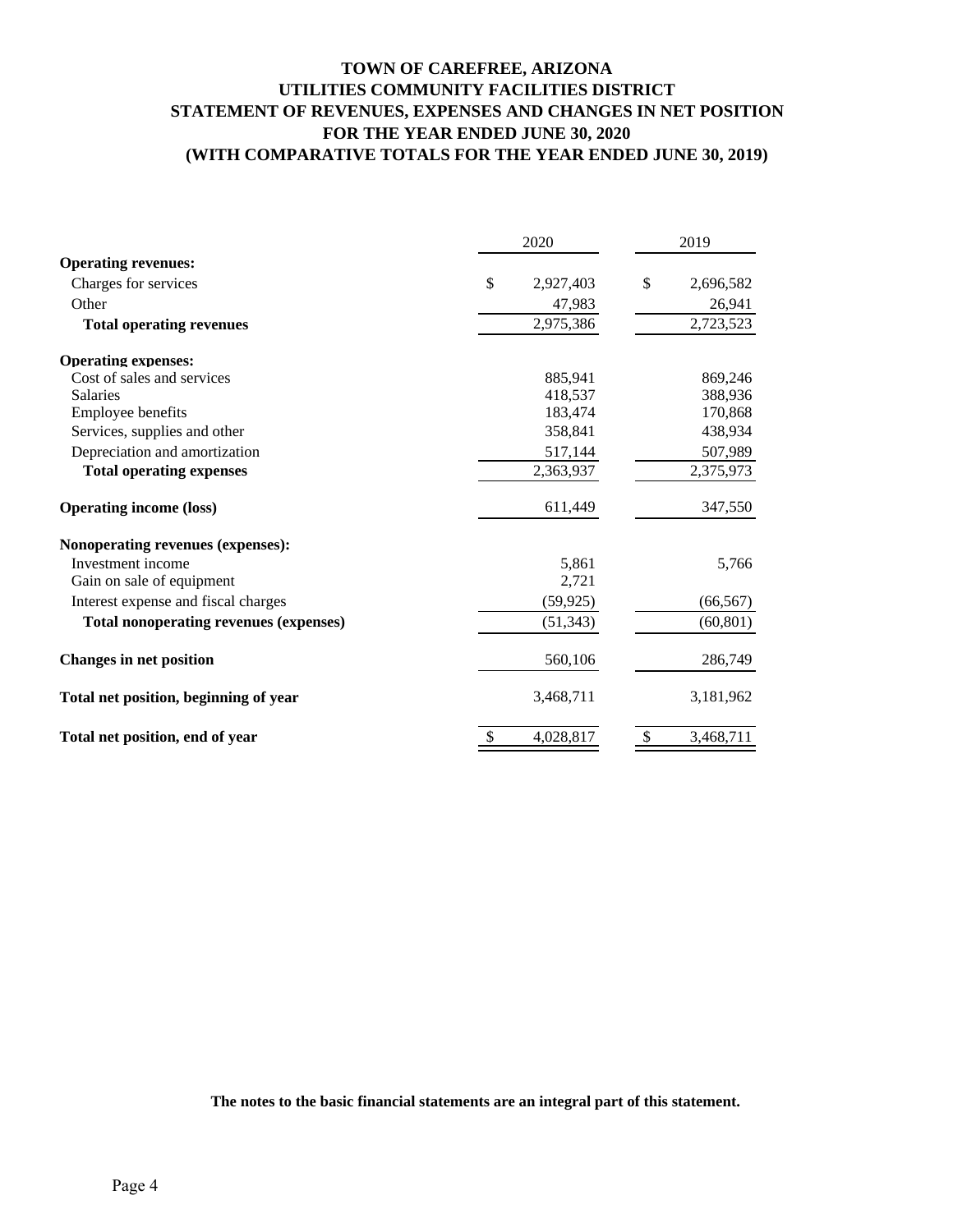#### **TOWN OF CAREFREE, ARIZONA UTILITIES COMMUNITY FACILITIES DISTRICT STATEMENT OF CASH FLOWS FOR THE YEAR ENDED JUNE 30, 2020 (WITH COMPARATIVE TOTALS FOR THE YEAR ENDED JUNE 30, 2019)**

|                                                                                    | 2020                 |    | 2019                 |
|------------------------------------------------------------------------------------|----------------------|----|----------------------|
| <b>Increase/Decrease in Cash and Cash Equivalents</b>                              |                      |    |                      |
| Cash flows from operating activities:                                              |                      |    |                      |
| Cash received from customers, service fees                                         | \$<br>2,883,292      | \$ | 2,722,106            |
| Cash received from customers, other                                                | 47,983               |    | 19,931               |
| Cash payments to suppliers for goods and services                                  | (1,274,899)          |    | (1,338,606)          |
| Cash payments to employees                                                         | (591,291)            |    | (554, 259)           |
| Net cash provided by/used for operating activities                                 | 1,065,085            |    | 849,172              |
| <b>Cash flows from investing activities:</b>                                       |                      |    |                      |
| Investment income                                                                  | 5,861                |    | 5,766                |
| Net cash provided by/used for investing activities                                 | 5,861                |    | 5,766                |
| Cash flows from capital and related financing activities:                          |                      |    |                      |
| Purchase of capital assets                                                         | (272, 899)           |    | (121, 630)           |
| Disposal of capital assets                                                         | 21,102               |    |                      |
| Principal paid on long-term debt                                                   | (599, 397)           |    | (792, 758)           |
| Interest paid                                                                      | (59, 925)            |    | (73, 573)            |
| Net cash provided by/used for noncapital financing activities                      | (911, 119)           |    | (987, 961)           |
| Net increase/decrease in cash and cash equivalents                                 | 159,827              |    | (133, 023)           |
| Cash and cash equivalents, beginning of year                                       | 1,942,849            |    | 2,075,872            |
| Cash and cash equivalents, end of year                                             | 2,102,676            | S  | 1,942,849            |
|                                                                                    |                      |    |                      |
| Reconciliation of Cash and Cash Equivalents to the Statement of Net Position       |                      |    |                      |
| Cash and investments                                                               | \$<br>2,081,281      | \$ | 1,921,754            |
| Cash and investments - restricted                                                  | 21,395               |    | 21,095               |
| Total cash and cash equivalents                                                    | \$<br>2,102,676      | \$ | 1,942,849            |
| <b>Reconciliation of Operating Income/Loss to Net Cash Provided by/Used</b>        |                      |    |                      |
| for Operating Activities                                                           |                      |    |                      |
| <b>Operating income/loss</b>                                                       | \$<br>611,449        | \$ | 347,550              |
| Adjustments to reconcile operating income/loss                                     |                      |    |                      |
| to net cash provided by/used for operating activities:                             |                      |    |                      |
| Depreciation and amortization expense                                              | 517,144              |    | 507,989              |
| Changes in assets and liabilities:                                                 |                      |    |                      |
| Increase/decrease in customer deposits<br>Increase/decrease in accounts receivable | (100)                |    | (850)                |
|                                                                                    | (44, 111)            |    | 25,524               |
| Increase/decrease in inventory<br>Increase/decrease in prepaid items               | (30, 492)<br>(6,313) |    | (31,693)<br>(11,351) |
| Increase/decrease in payables                                                      | (7,014)              |    | 12,618               |
| Increase/decrease in accrued liabilities                                           | 10,720               |    |                      |
| Increase/decrease in compensated absences payable                                  | 2,962                |    | 5,545                |
| Increase/decrease in other liabilities                                             | 10,840               |    | (6,160)              |
| <b>Total adjustments</b>                                                           | 453,636              |    | 501,622              |
|                                                                                    |                      |    |                      |
| Net cash provided by/used for operating activities                                 | \$<br>1,065,085      | \$ | 849,172              |

**The notes to the basic financial statements are an integral part of this statement.**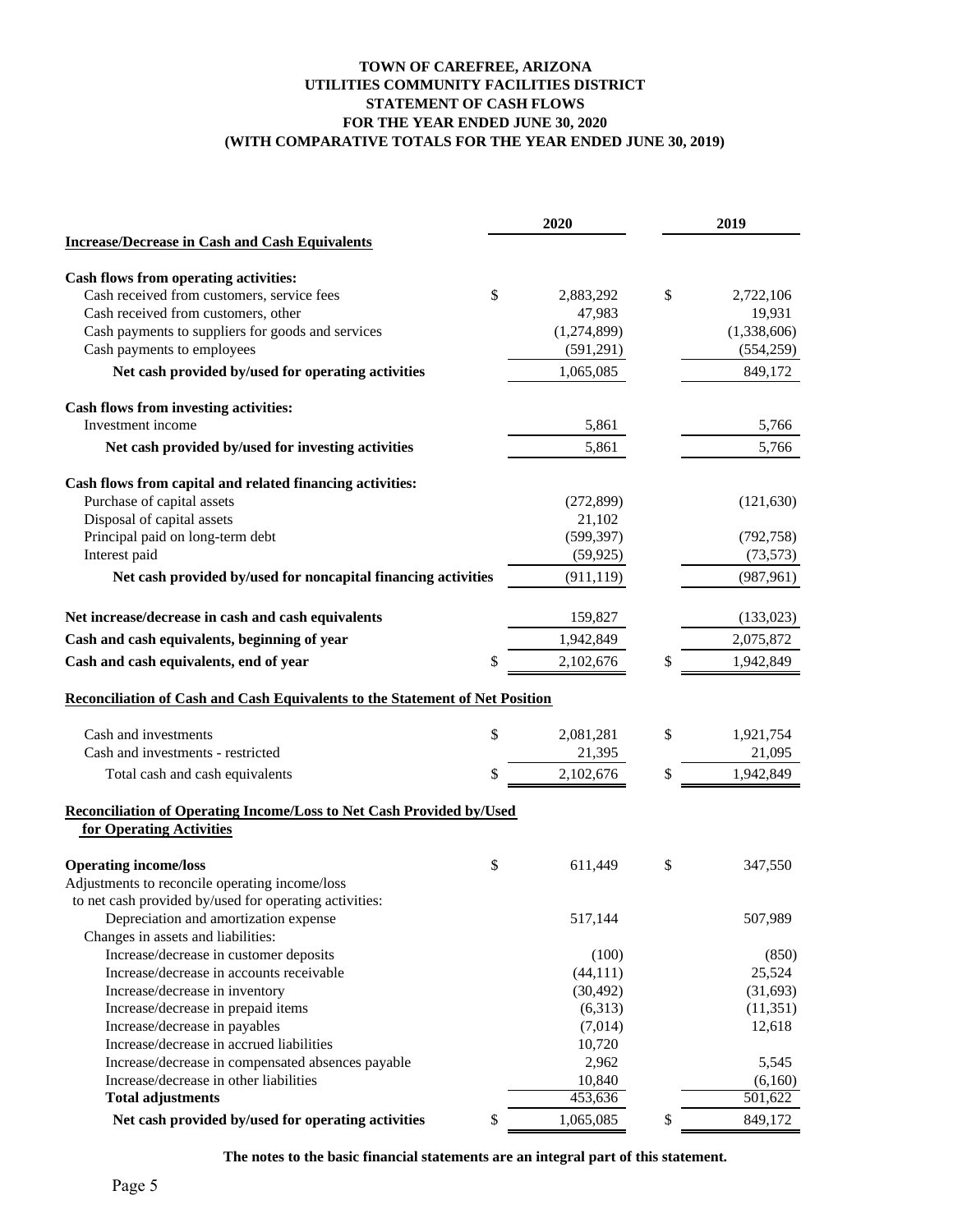# **NOTE 1 – SUMMARY OF SIGNIFICANT ACCOUNTING POLICIES**

The financial statements of the Town of Carefree, Arizona Utilities Community Facilities District (District), a component unit of the Town of Carefree, Arizona (Town) have been prepared in conformity with accounting principles generally accepted in the United States of America as applied to government units. The Governmental Accounting Standards Board (GASB) is the accepted standard-setting body for establishing governmental accounting and financial reporting principles.

The more significant of the District's accounting policies are described below.

# **A. Reporting Entity**

The District was organized in July 1998 as a special purpose community facilities district pursuant to the the laws of the State of Arizona and is administered by a board of five directors, who also serve as elected members of the Town of Carefree, Arizona Town Council.

The District provides water utility services for most of the Town and the surrounding areas. Revenues received by the District are primarily from charges for services of delivered water. The District's financial statements are comprised of a single enterprise fund.

# **B. Measurement Focus, Basis of Accounting, and Financial Statement Presentation**

Basis of accounting relates to the timing of the measurements made and determines when revenues and expenses are recognized in the accounts and reported in the financial statements. The financial statements of the District are reported using the economic resources measurement focus and are presented on the accrual basis of accounting. Revenues are recognized when earned, and expenses are recognized when a liability is incurred, regardless of the timing of the related cash flows.

The District distinguishes operating revenues and expenses from nonoperating items. Operating revenues and expenses generally result from providing services and producing and delivering goods in connection with the District's principal ongoing operations. The principal operating revenues of the District are water service, installation, delivery and capacity fees. Operating expenses for the District include costs of sales, salaries, employee benefits, service and supplies costs, and depreciation and amortization of capital and intangible assets. All revenues and expenses not meeting this definition are reported as nonoperating revenues and expenses.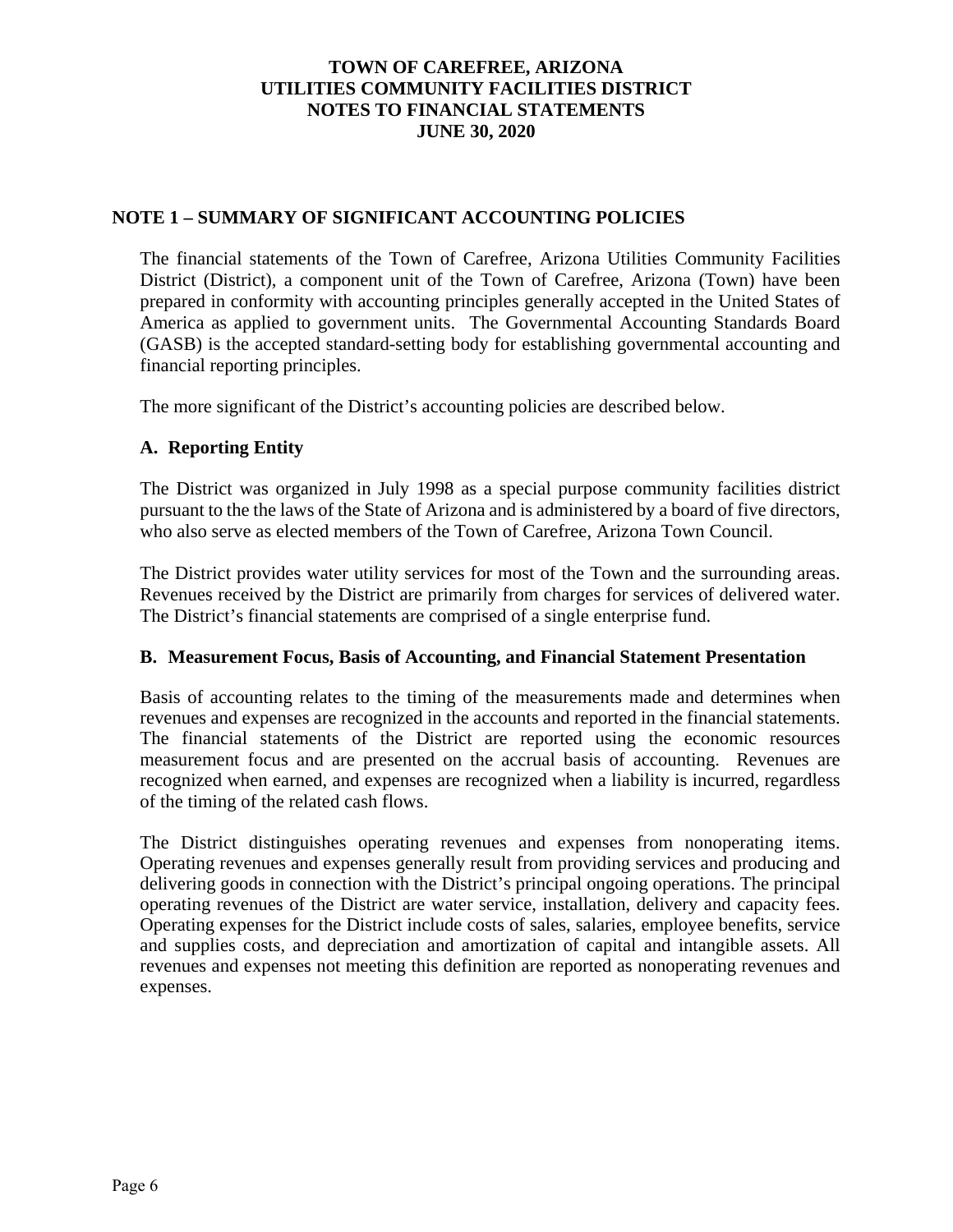# **NOTE 1 - SUMMARY OF SIGNIFICANT ACCOUNTING POLICIES**

# **C. Cash and Investments**

For purposes of the Statement of Cash Flows, the District considers all highly liquid investments with a maturity of three months or less when purchased to be cash equivalents.

Arizona Revised Statutes authorize the District to invest public monies in the State Treasurer's local government investment pools, the County Treasurer's investment pool, obligations of the U.S. Government and its agencies, obligations of the state and certain local government subdivisions, interest-bearing savings accounts and certificates of deposit, collateralized repurchase agreements, certain obligations of U.S. corporations, and certain other securities. All investments are stated at fair value.

Certain resources set aside for the repayment of customer deposits are classified as restricted cash and investments on the statement of net position, because the sources can be returned to customers.

# **D. Investment Income**

Investment income is composed of interest and net changes in the fair market value of applicable investments. Investment income is included in nonoperating revenues.

# **E. Accounts Receivable**

Accounts receivable are uncollateralized customer obligations, due under normal trade terms, requiring payment within 30 days from the invoice date. Interest on accounts receivable is recognized as income when billed. Accounts receivable are stated at the amount billed to the customer. Payments of accounts receivable are allocated to the specific invoices identified on a customer's bill or, if specified, are applied to the earliest unpaid invoices.

The carrying amount of accounts receivable may be reduced by a valuation allowance that reflects management's best estimate of uncollectible amounts. Management reviews all accounts receivable balances monthly and estimates whether a portion, if any, of the balances will not be collected based on the assessment of the customers' credit worthiness. Due to the nature of the accounts receivable, management does not consider an allowance for uncollectible accounts receivable material or necessary. Therefore, no allowance for uncollectible accounts receivable is presented.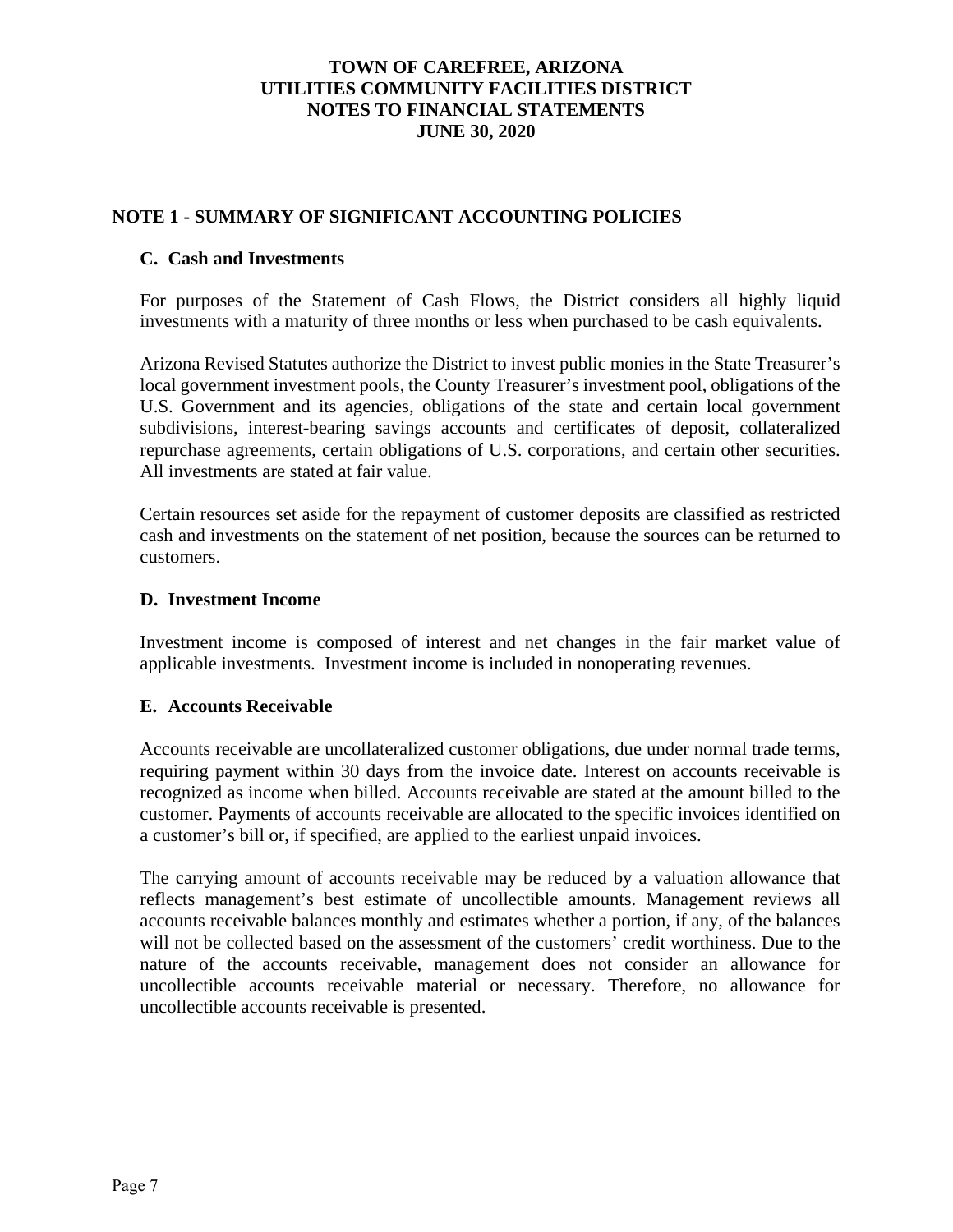# **NOTE 1 - SUMMARY OF SIGNIFICANT ACCOUNTING POLICIES**

# **F. Inventory**

All inventories are valued at cost using the first-in/first-out (FIFO) method. Inventories consist of expendable supplies held for water infrastructure repairs and maintenance. Inventories are recorded as expenses when consumed on the financial statements.

# **G. Capital Assets**

Capital assets are defined by the District as assets with an initial, individual cost in excess of \$1,000 for machinery/equipment and \$5,000 for infrastructure and an estimated useful life of more than one year. Such assets are recorded at historical cost, or estimated historical cost if actual historical cost is not available. Donated capital assets are recorded at the estimated acquisition value at the date of donation.

The costs of normal maintenance and repairs that do not add to the value of the asset or materially extend the life of the asset are not capitalized.

Capital assets are depreciated using the straight-line method over the estimated useful lives of the individual assets:

| Water plant             | $28-50$ years |
|-------------------------|---------------|
| Machinery and equipment | 7-28 years    |

# **H. Intangible Assets**

Intangible assets are determined based upon the excess of the purchase price over the fair value of the net position being acquired. Intangible assets are amortized using the straight-line method over the estimated useful life of the respective assets.

# **I. Deferred Outflows/Inflows of Resources**

In addition to assets, the statement of net position may report a separate section for deferred outflows of resources. This separate financial statement element, deferred outflows of resources, represents a consumption of net position that applies to a future period and so will not be recognized as an outflow of resources (expense/expenditure) until then.

In addition to liabilities, the statement of net position may report a separate section for deferred inflows of resources. This separate financial statement element, deferred inflows of resources, represents an acquisition of net position that applies to a future period and so will not be recognized as an inflow of resources (revenue) until that time.

The District does not have any items that qualify for reporting in either section.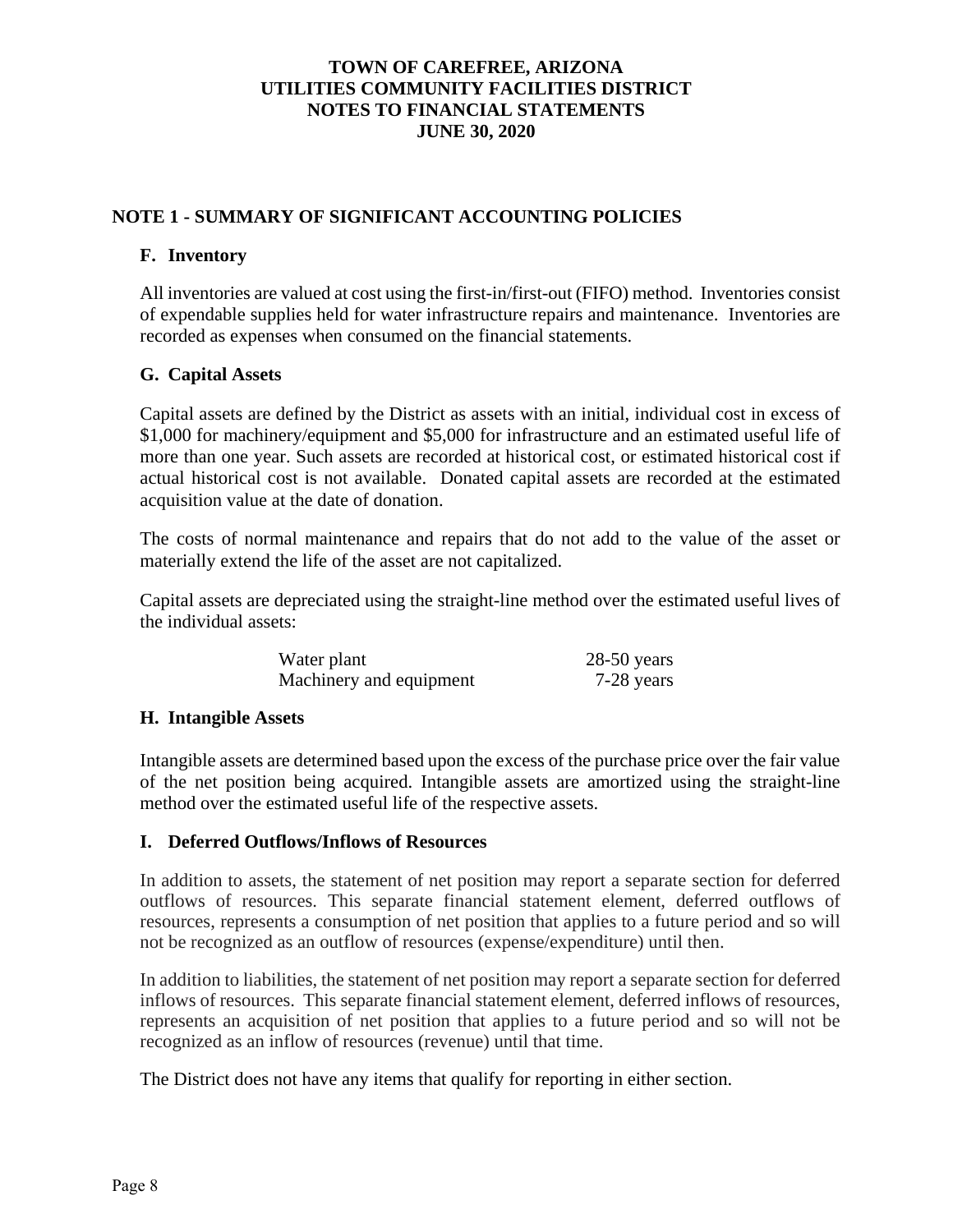# **NOTE 1 - SUMMARY OF SIGNIFICANT ACCOUNTING POLICIES**

# **J. Compensated Absences**

Compensated absences consist of vacation and personnel leave earned by employees based on services already rendered. District employees can accrue up to a maximum of 320 hours. Upon separation, the District will distribute unused leave to employees.

# **K. Net Position Flow Assumption**

In the financial statements the District applies restricted resources first when outlays are incurred for purposes for which either restricted or unrestricted amounts are available.

# **L. Estimates**

The preparation of the financial statements in conformity with accounting principles generally accepted in the United States of America requires management to make estimates and assumptions that affect the amounts reported in the financial statements and accompanying notes. Actual results may differ from those estimates.

# **M. Prior Year Summarized Comparative Information**

The financial statements include certain prior year summarized comparative information in total but does not include sufficient detail to constitute a presentation in conformity with generally accepted accounting principles. Accordingly, such information should be read in conjunction with the District's statements for the year ended June 30, 2019, from which the information is derived.

# **NOTE 2 – CASH AND INVESTMENTS**

*Custodial Credit Risk – Deposits.* Custodial credit risk is the risk that in the event of bank failure the District's deposits may not be returned to the District. The District does not have a deposit policy for custodial credit risk. At year end, the carrying amount of the District's deposits was \$2,102,676 and the bank balance was \$2,193,000.

*Interest Rate Risk*. The District does not have a formal investment policy that limits investment maturities as a means of managing its exposure to fair value losses arising from increasing interest rates.

*Credit Risk*. The District has no investment policy that would further limit its investment choices.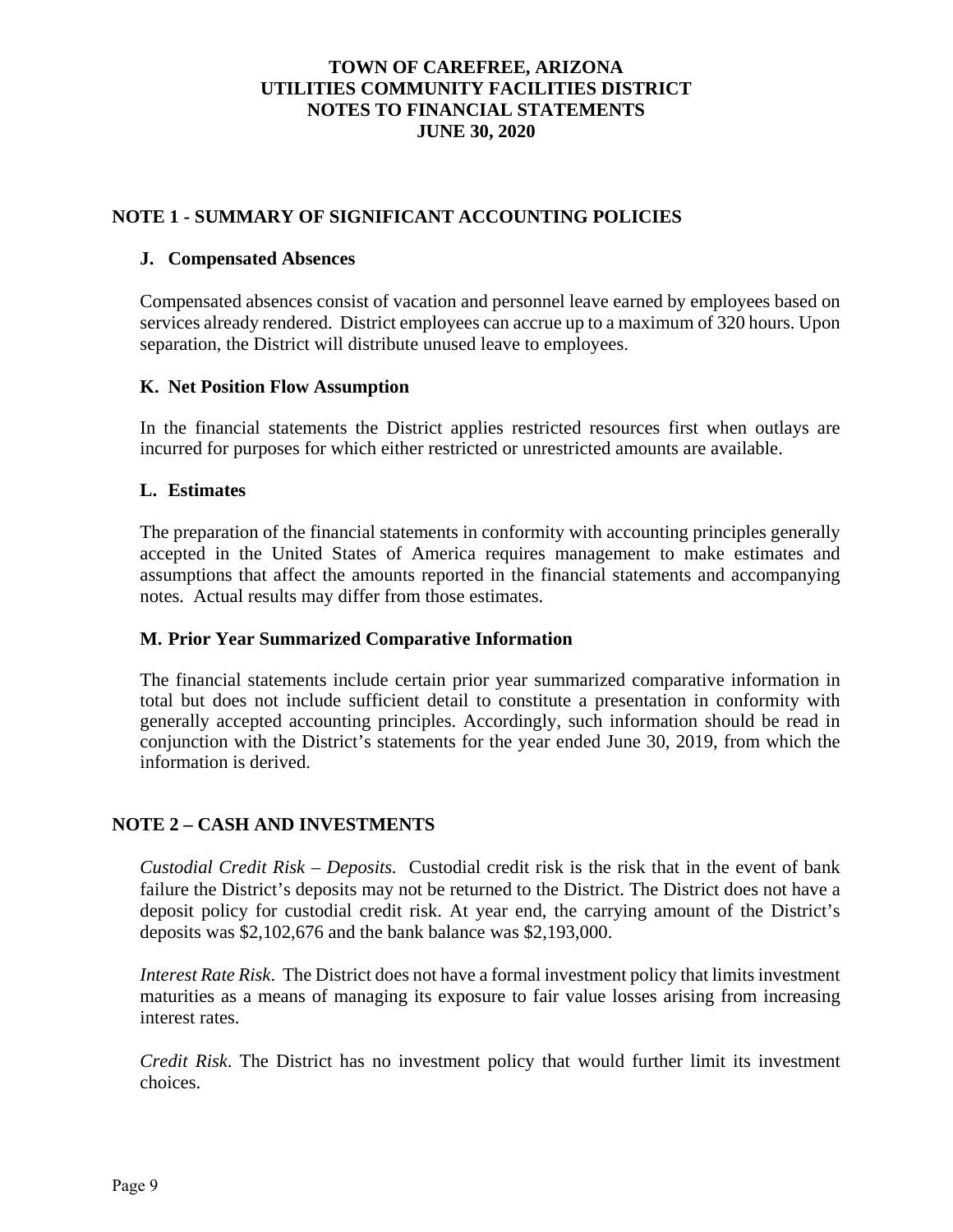# **NOTE 3 – ACCOUNTS RECEIVABLE**

Accounts receivable consist primarily of amounts due from customers for services provided. These balances are stated at the amount management expects to collect. Management provides for probable uncollectible amounts through charge to earnings and credit to a valuations allowance based on its assessment of the current status of individual balances. Balances that are still outstanding after management has used reasonable collection efforts are written off through a charge to the valuation allowance and a credit to accounts receivable.

# **NOTE 4 – INTANGIBLE ASSETS**

The intangible asset balance at June 30, 2020 consisted of the following goodwill and associated amortization:

| Customer lists |                                | \$260,582  |
|----------------|--------------------------------|------------|
|                | Less: Accumulated amortization | (137, 144) |
| Total          |                                | \$123,438  |

# **NOTE 5 – CAPITAL ASSETS**

A summary of capital asset activity for the year ended June 30, 2020 follows:

|                                              | Beginning        |            |              | Ending          |
|----------------------------------------------|------------------|------------|--------------|-----------------|
| <b>Capital Assets</b>                        | <b>Balance</b>   | Increase   | Decrease     | <b>Balance</b>  |
| Capital assets, not being depreciated:       |                  |            |              |                 |
| Land                                         | \$<br>203,778 \$ |            | \$           | \$<br>203,778   |
| Water allocation rights                      | 784,605          |            |              | 784,605         |
| Construction in progress                     | 17,693           | 96,180     | 17,693       | 96,180          |
| Total capital assets, not being depreciated  | 1,006,076        | 96,180     | 17,693       | 1,084,563       |
| Capital assets, being depreciated:           |                  |            |              |                 |
| Machinery and equipment                      | 478,232          | 100,663    | 1,857        | 577,038         |
| Water plant                                  | 13,633,842       | 76,056     | 49,387       | 13,660,511      |
| Total capital assets, being depreciated      | 14,112,074       | 176,719    | 51,244       | 14,237,549      |
| Less accumulated depreciation for:           |                  |            |              |                 |
| Machinery and equipment                      | (335,598)        | (43,899)   | (1,857)      | (377, 640)      |
| Water plant                                  | (9, 224, 782)    | (464, 103) | (48, 699)    | (9,640,186)     |
| Total accumulated depreciation               | (9,560,380)      | (508,002)  | (50, 556)    | (10,017,826)    |
|                                              |                  |            |              |                 |
| Total capital assets, being depreciated, net | 4,551,694        | (331, 283) | 688          | 4,219,723       |
| Capital assets, net                          | \$5,557,770      | (235, 103) | 18,381<br>\$ | 5,304,286<br>\$ |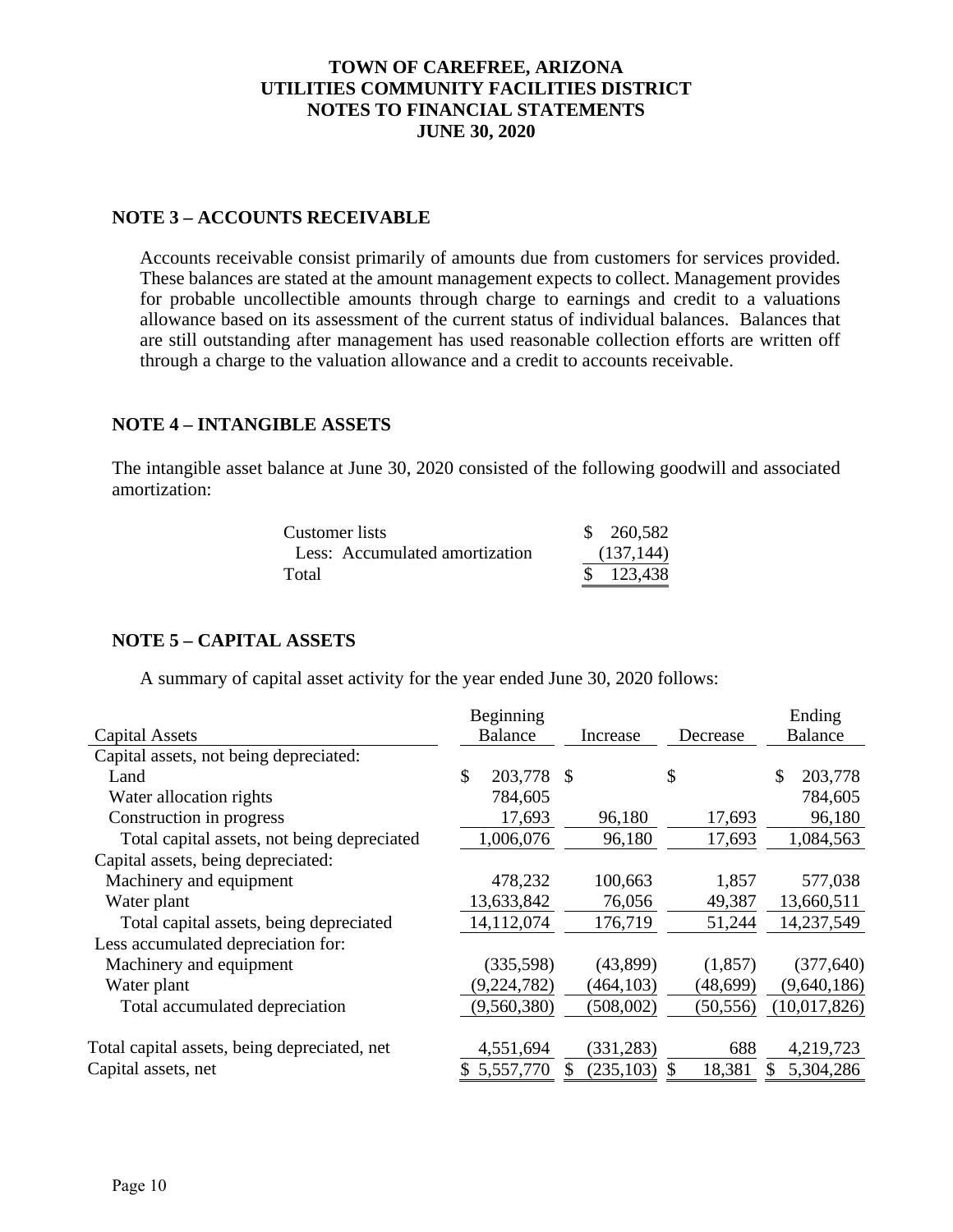# **NOTE 6 – CAPITAL AVANCE**

The Town transferred water facilities to the District under the provisions of a long-term agreement classified as a capital advance with a zero percent interest rate. The agreement qualifies as a capital advance for accounting purposes and, therefore, has been recorded at the present value of its future minimum payments as of the inception date. Charges for services from users are used to repay the capital advance. Amortization of assets acquired under the capital advance is included with depreciation expense.

The future minimum capital advance obligations and the net present value of these minimum capital advance payments at year end were as follows:

| Year Ending June 30:   |      |   |             |
|------------------------|------|---|-------------|
|                        | 2021 | S | 414,340     |
|                        | 2022 |   | 414,340     |
|                        | 2023 |   | 414,340     |
|                        | 2024 |   | 414,340     |
|                        | 2025 |   | 414,340     |
|                        | 2026 |   | 316,973     |
| Total minimum payments |      |   | \$2,388,673 |
| Due within one year    |      |   | 414,340     |

# **NOTE 7 – OBLIGATIONS UNDER CAPITAL LEASES**

The Town transferred a high-capacity water tank to the District under the provisions of a longterm lease agreement classified as a capital lease with an interest rate of 3.75 percent. The lease agreement qualifies as a capital lease for accounting purposes and, therefore, has been recorded at the present value of its future minimum lease payments as of the inception date. Charges for users are used to pay the capital lease obligation. Amortization of assets acquired under capital leases is included with depreciation expense.

The assets acquired through capital leases that meet the District's capitalization threshold are as follows:

| Asset:                         |             |
|--------------------------------|-------------|
| Water plant                    | \$3,762,395 |
| Less: Accumulated depreciation | (2,295,061) |
| Total                          | \$1,467,334 |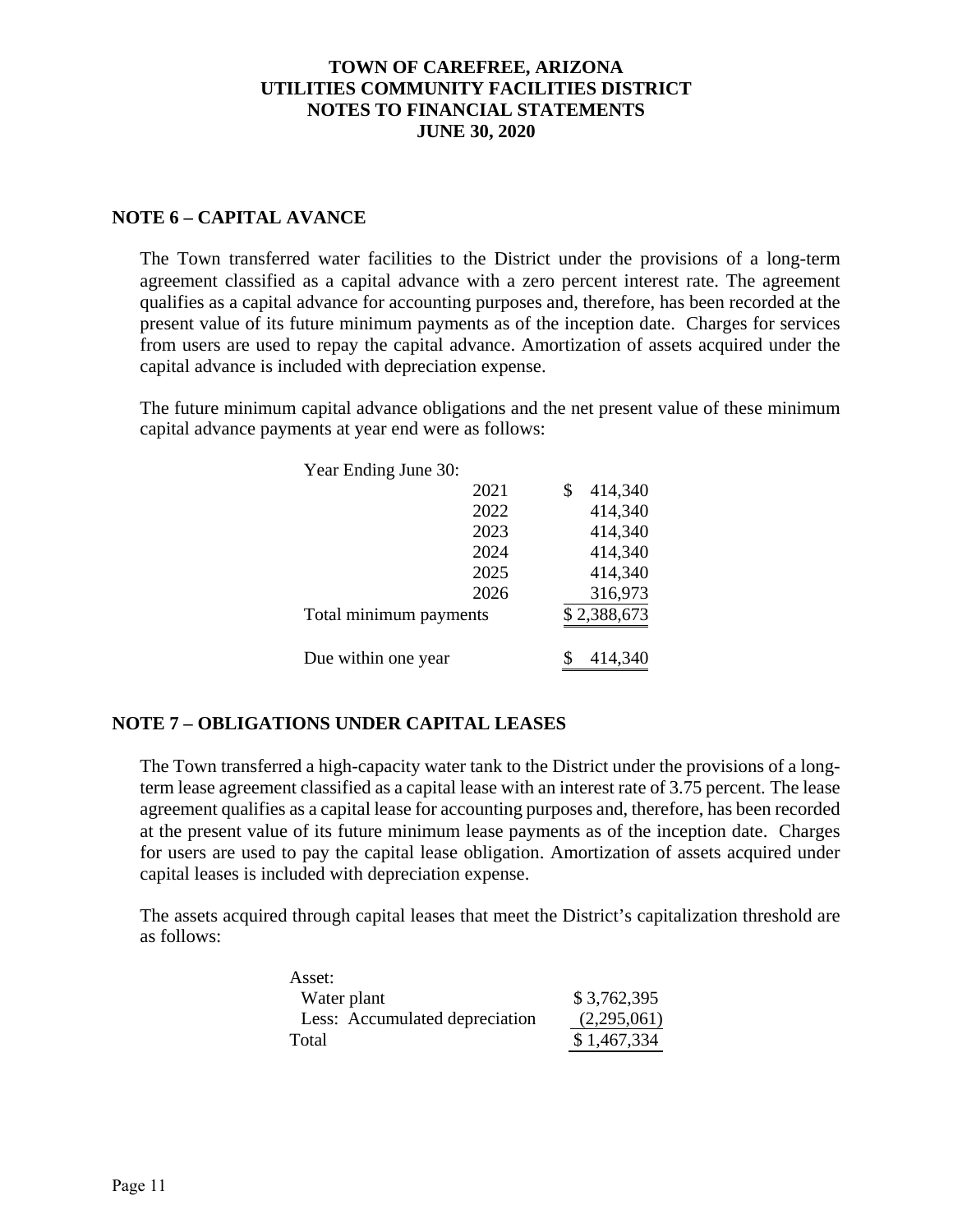# **NOTE 7 – OBLIGATIONS UNDER CAPITAL LEASES**

The future minimum lease obligations and the net present value of these minimum lease payments at year end were as follows:

| Year Ending June 30:                    |    |           |
|-----------------------------------------|----|-----------|
| 2021                                    | \$ | 244,765   |
| 2022                                    |    | 244,764   |
| 2023                                    |    | 244,764   |
| 2024                                    |    | 244,764   |
| 2025                                    |    | 244,764   |
| 2026-27                                 |    | 471,034   |
| Total minimum lease payments            |    | 1,694,855 |
| Less: amount representing interest      |    | 204,318   |
| Present value of minimum lease payments |    | 1,490,537 |
| Due within one year                     |    | 192,121   |

# **NOTE 8 – CHANGES IN LONG-TERM LIABILITIES**

Long-term liability activity for the year ended June 30, 2020 follows:

|                              |                | Beginning |  |       |                  |          |            | Ending      |         | Due Within |          |  |
|------------------------------|----------------|-----------|--|-------|------------------|----------|------------|-------------|---------|------------|----------|--|
|                              | <b>Balance</b> |           |  |       | <b>Additions</b> |          | Reductions |             | Balance |            | One Year |  |
| Compensated absences payable |                | 33,460 \$ |  | 7,675 | -S               | 4.713 \$ |            | 36,422      |         | 36,422     |          |  |
| Capital advance              |                | 2,803,013 |  |       |                  | 414.340  |            | 2,388,673   |         | 414,340    |          |  |
| Capital lease                |                | 1,675,593 |  |       |                  | 185,057  |            | 1,490,536   |         | 192,121    |          |  |
| Long-term liabilities        |                | 4,512,066 |  | 7,675 |                  | 604,110  |            | \$3,915,631 |         | 642,883    |          |  |

# **NOTE 9 – RISK MANAGEMENT**

The District is exposed to various risks of loss related to torts; theft of, damage to, and destruction of assets; error and omissions; injuries to employees and natural disasters. The District carries commercial insurance for all risks of loss, including property and liability, workers' compensation and employee health and accident insurance. Settled claims resulting from these risks have not exceeded commercial insurance coverage in any of the past three fiscal years.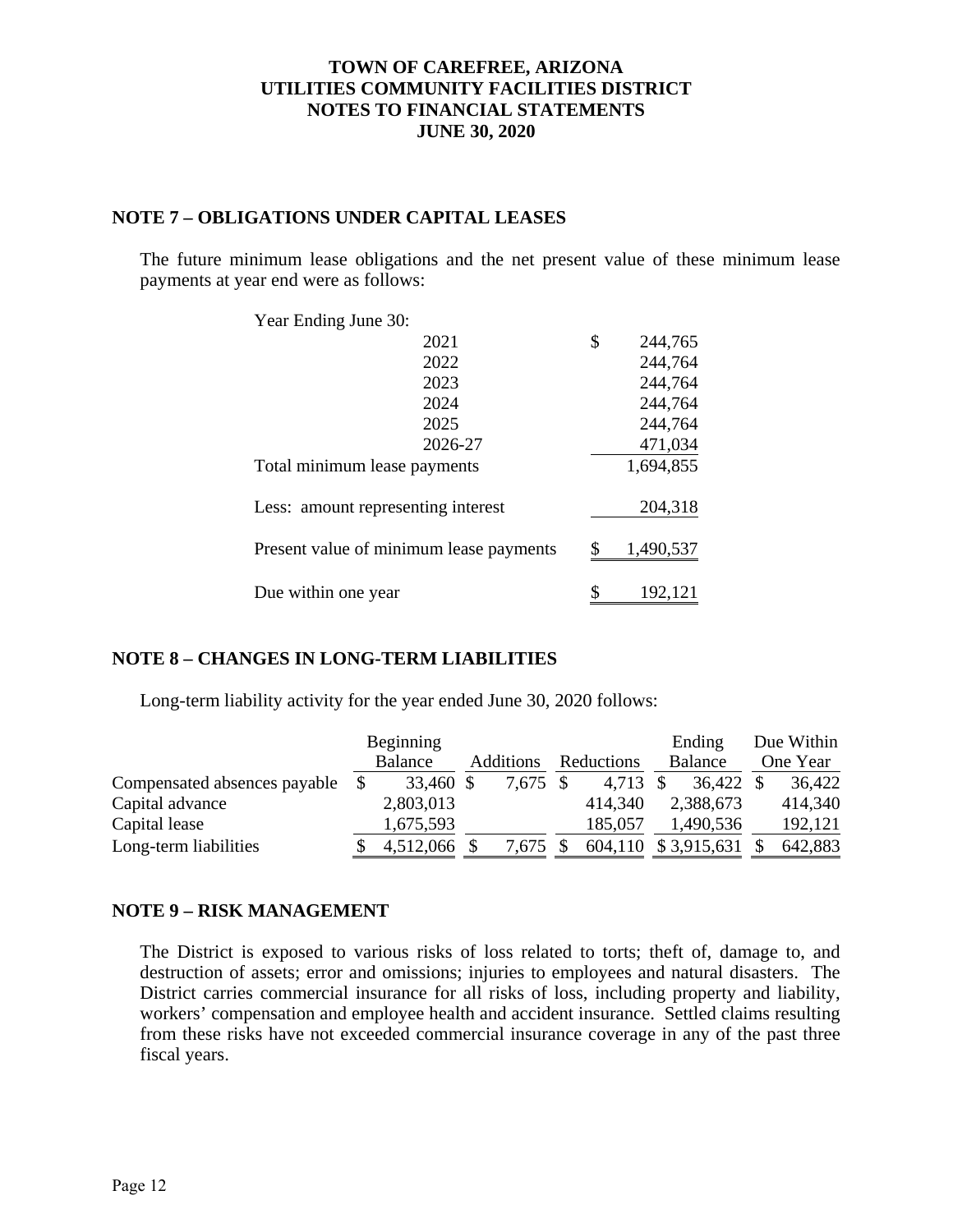# **NOTE 10 – RETIREMENT PLANS**

The District and its employees participate in a SIMPLE Individual Retirement Account. Employee contributions up to three percent of the employees pay are matched by the District. The District withholds the employee contributions and remits it along with the matching contribution to a third party custodian for the retirement accounts. The SIMPLE IRA belongs to the employee and is fully vested at the time the third party custodian credits to the receipt of the contribution to each employee's account. Matching contributions made by the District for the fiscal years ended June 30, 2020, 2019, and 2018 were \$48,252, \$48,329, and \$45,890, respectively.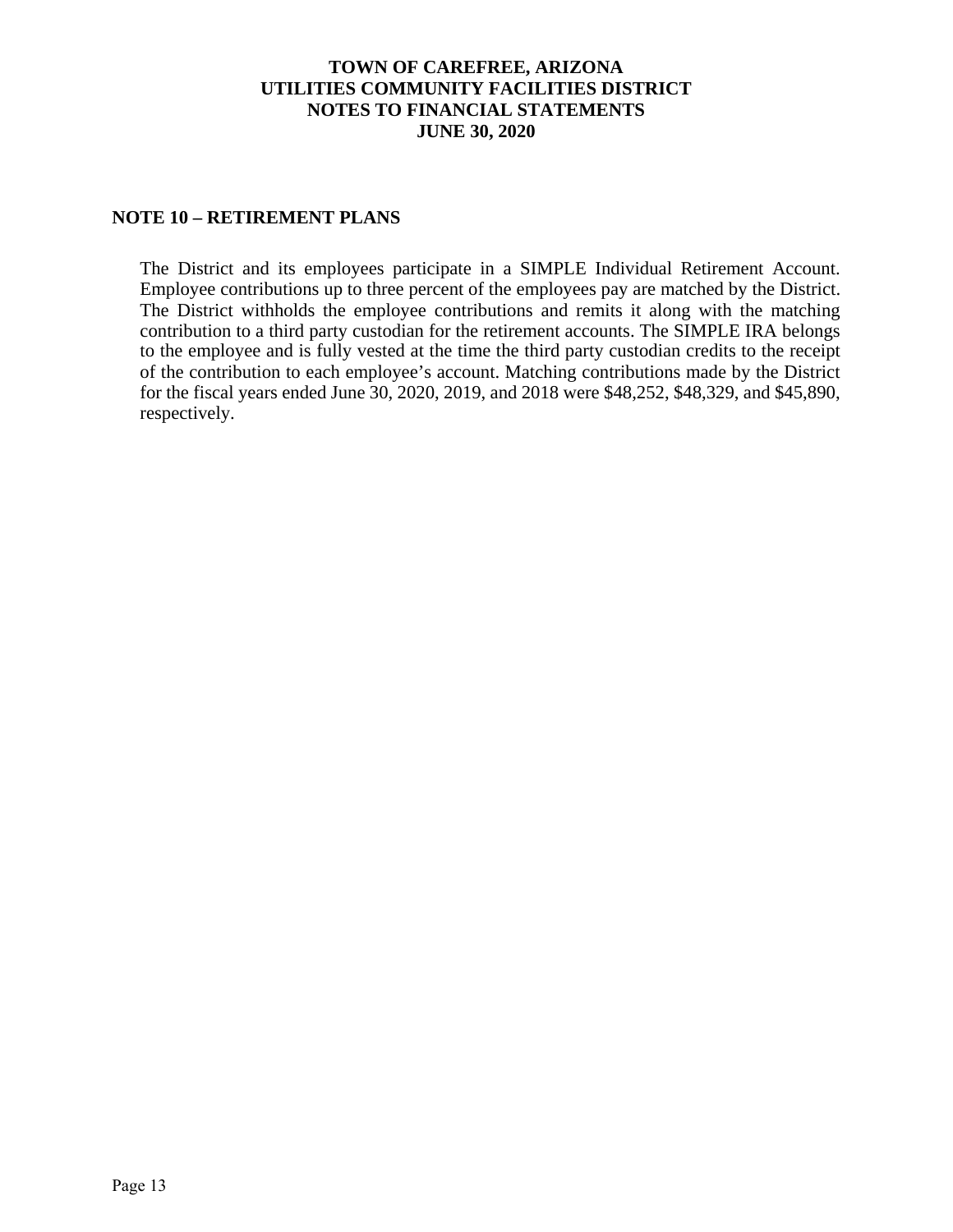**REPORT ON INTERNAL CONTROL AND ON COMPLIANCE**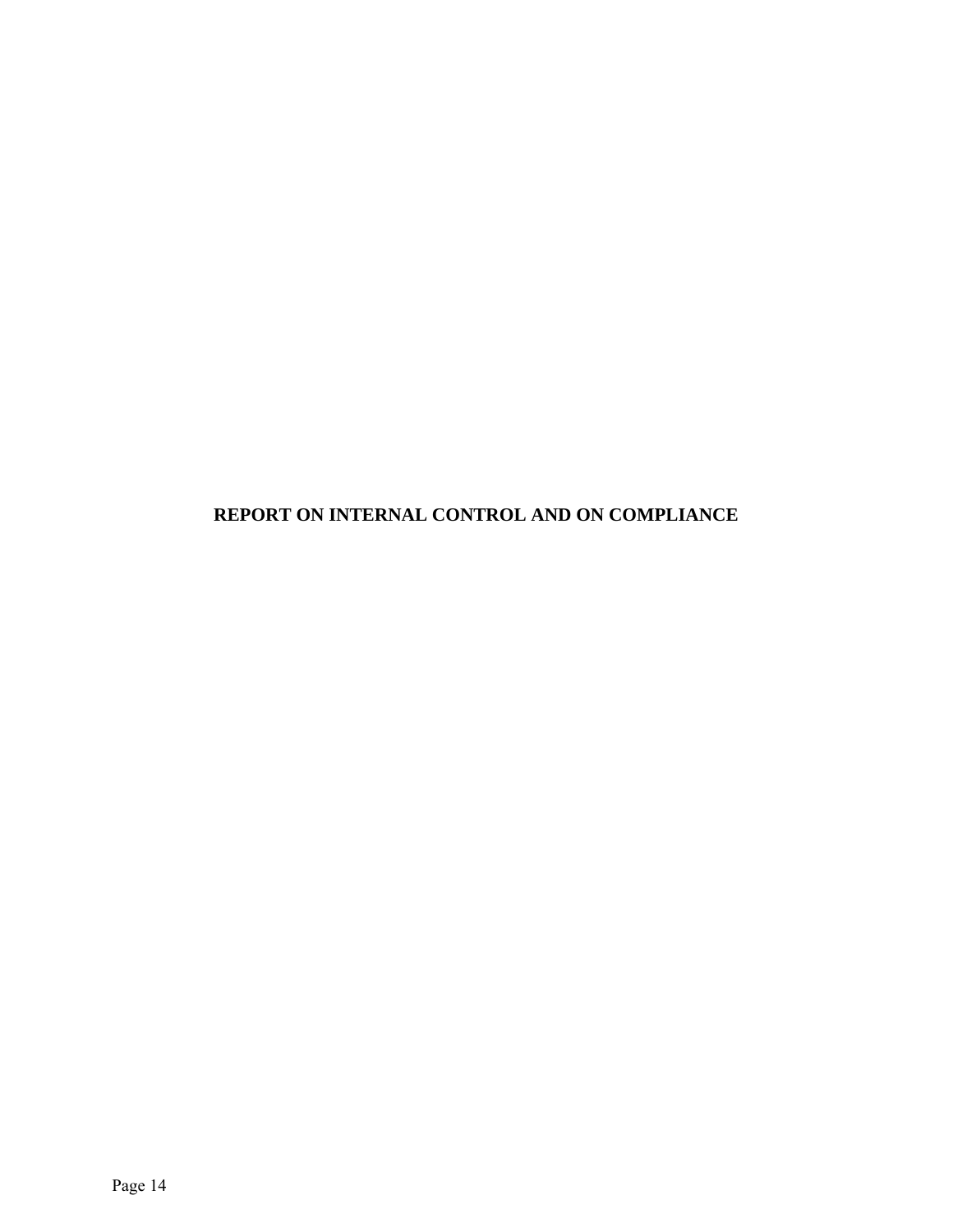

Tucson • Phoenix • Flagstaff HeinfeldMeech.com

#### **Report on Internal Control Over Financial Reporting and on Compliance and Other Matters Based on an Audit of Financial Statements Performed in Accordance with**  *Government Auditing Standards*

Independent Auditor's Report

Board of Directors Town of Carefree, Arizona Utilities Community Facilities District

We have audited, in accordance with the auditing standards generally accepted in the United States of America and the standards applicable to financial audits contained in *Government Auditing Standards* issued by the Comptroller General of the United States, the financial statements of the of Town of Carefree, Arizona Utilities Community Facilities District, a component unit of the Town of Carefree, Arizona, as of and for the year ended June 30, 2020, and the related notes to the financial statements, which collectively comprise Town of Carefree, Arizona Utilities Community Facilities District's basic financial statements, and have issued our report thereon dated November 23, 2020.

#### Internal Control Over Financial Reporting

In planning and performing our audit of the financial statements, we considered Town of Carefree, Arizona Utilities Community Facilities District's internal control over financial reporting (internal control) as a basis for designing audit procedures that are appropriate in the circumstances for the purpose of expressing our opinion on the financial statements, but not for the purpose of expressing an opinion on the effectiveness of Town of Carefree, Arizona Utilities Community Facilities District's internal control. Accordingly, we do not express an opinion on the effectiveness of Town of Carefree, Arizona Utilities Community Facilities District's internal control.

A deficiency in internal control exists when the design or operation of a control does not allow management or employees, in the normal course of performing their assigned functions, to prevent, or detect and correct, misstatements on a timely basis. A material weakness is a deficiency, or combination of deficiencies, in internal control such that there is a reasonable possibility that a material misstatement of the entity's financial statements will not be prevented, or detected and corrected on a timely basis. A significant deficiency is a deficiency, or a combination of deficiencies, in internal control that is less severe than a material weakness, yet important enough to merit attention by those charged with governance.

Our consideration of internal control was for the limited purpose described in the first paragraph of this section and was not designed to identify all deficiencies in internal control that might be material weaknesses or significant deficiencies. Given these limitations, during our audit we did not identify any deficiencies in internal control that we consider to be material weaknesses. However, material weaknesses may exist that have not been identified.